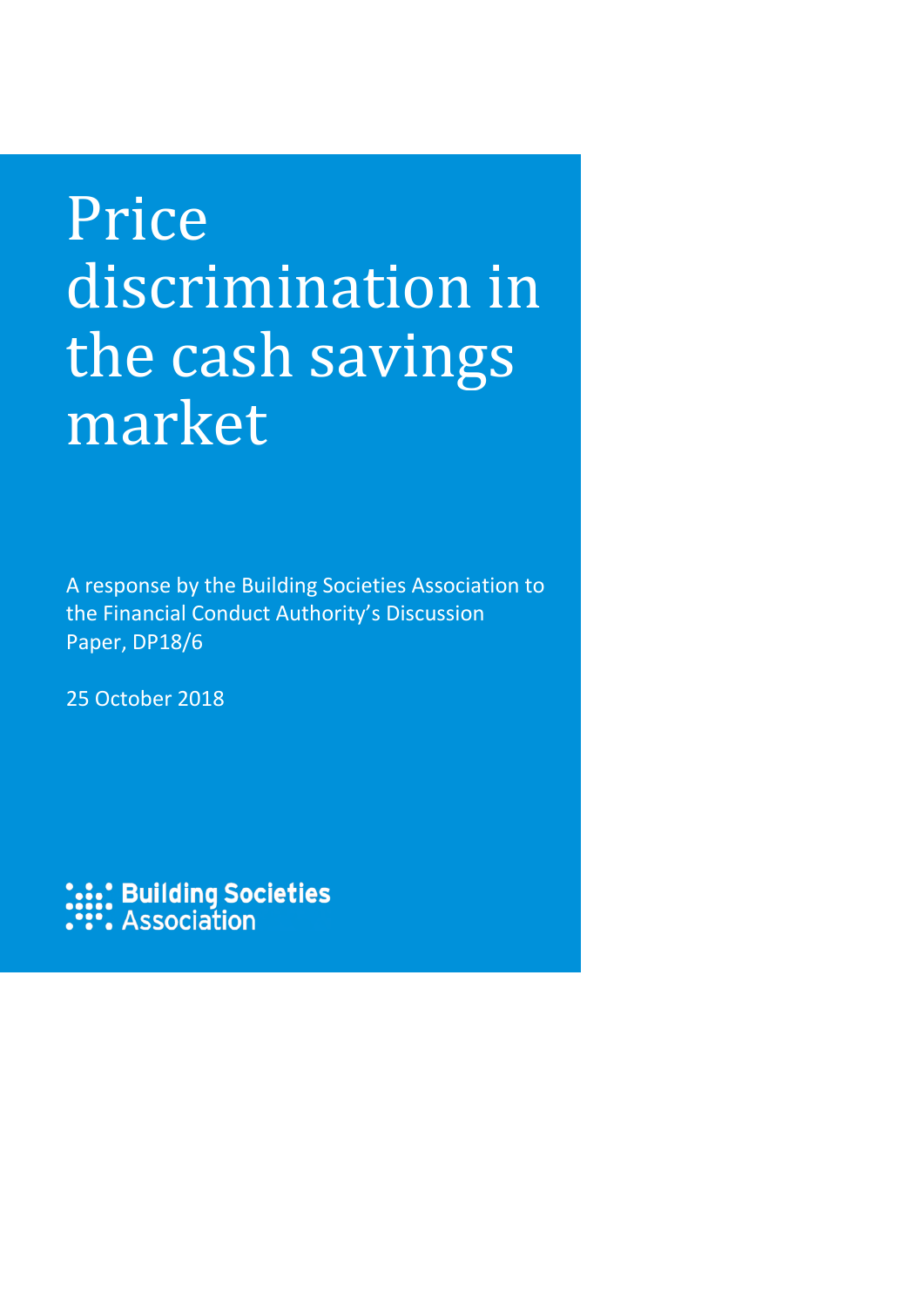# Introduction

The Building Societies Association (BSA) welcomes the opportunity to respond to the FCA's Discussion Paper, DP18/6. We represent 47 members including all 43 UK building societies. Building societies have total assets of over £396 billion and, together with their subsidiaries, hold residential mortgages of over £312 billion, 23% of the total outstanding in the UK. They hold over £276 billion of retail deposits, accounting for 18% of all such deposits in the UK and 37% of all cash ISA balances. They employ approximately 40,000 full and part-time staff and operate through approximately 1,550 branches.

# Executive summary

**The BSA supports the FCA's aims of promoting competition and improving consumer outcomes in the cash savings market. From our members' perspective, the cash savings market is highly competitive and building societies compete by providing high standards of customer service and interest rates which are, on average, significantly higher than their competitors, on both front and back books. While building societies compete across all distribution channels, the sector remains predominantly branch-based.**

**We concur with much of the FCA's analysis although we would observe that the 'harm' it identifies is confined to certain areas of the market, rather than spread evenly across all providers or savers. Accordingly, we challenge the blanket nature of the remedies the FCA is contemplating. We fear the proposed basic savings rate, while superficially alluring, would have unintended negative effects that would outweigh any potential benefit. These would likely be felt especially by building societies and their members and could impact the viability of the branch networks so highly valued by many building society members.**

**We are urging the FCA, instead, to adopt a more targeted and proportional approach, focused on those consumers which it identifies as suffering substantial detriment and the firms which are responsible for that.**

# Responding to the FCA's questions

#### **The remainder of this response is devoted to addressing the questions posed in the Discussion Paper.**

#### **Q1: What are your views on the nature and scale of harm outlined above? Does it merit some form of intervention in the cash savings market?**

We would not seek to dispute FCA's analysis of the differential between interest rates paid on back book and front book accounts in aggregate and on average. However, there is of course a considerable range of practices across the market, with building societies generally paying higher rates of interest to their longer-standing savers, than their competitors. Several societies do not distinguish at all between the interest paid on new accounts (the front book) and older accounts (the back book) and others have schemes that reward loyal savers.

We also suggest that the extent to which customers are suffering 'harm' is more nuanced than the FCA suggests. As noted in FCA's previous analysis, the average balance on these accounts is relatively low, with data from the Cash Savings Market Study (CSMS) showing that for easy access accounts the average balance for an account opened between five and ten years ago was £2,960 compared to £13,379 for accounts opened within the previous year. To the extent that there is material harm, we judge this is likely to be concentrated among relatively small subsets of savers; ie vulnerable customers and those with large balances in longstanding accounts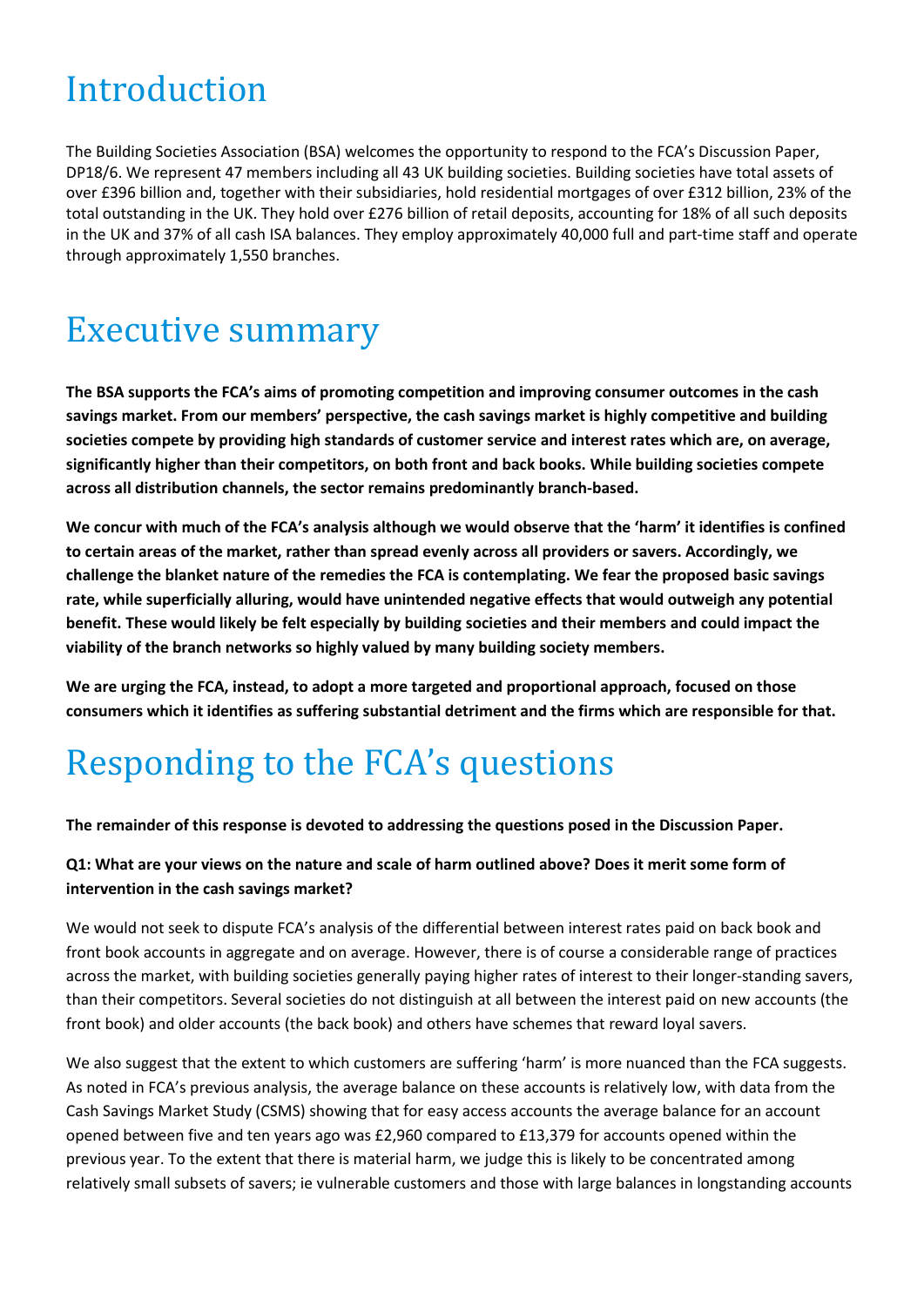with certain providers. It would be helpful if the FCA could provide more clarity on this, by sharing its data - either in its feedback statement to the DP consultation or separately. We consider that in contemplating remedies, the FCA should be concentrating its efforts on these customers, rather than seeking to apply blanket 'remedies' that carry a high risk of unintended adverse consequences.

[Research](https://savingschampion.co.uk/news/savings-news/banks-vs-building-societies-building-societies-continue-dominate-battle/) by price comparison service, Savings Champion, has shown that a significant percentage more building society accounts (73%) paid a higher rate than the base rate, compared to banks (54%). This includes accounts closed to new business, and continues a trend evident over the last six years, which has endured throughout the first half of 2018.

Moreover, FCA's analysis takes no account of customer service. Building societies consistently score better than their competitors on this, as indicated in the chart below. The current very low interest rate environment is also a factor, and some customers are judging the marginal benefit of moving account to be so small as to be not worthwhile.

So, we have no doubt a substantial proportion of customers stay with an account in full cognisance of higher interest rates being available elsewhere in the market.



We would also observe the advent of open banking has the potential to help mitigate the harm which the FCA identifies, for example, by facilitating products which ensure consumers are transferred to accounts paying competitive interest rates.

#### **Q2: Do you agree with our analysis of the demand-side remedies? Are there any further considerations we should make?**

Broadly, yes. We acknowledge that, in terms of the objectives set by the FCA, there does not seem to be much evidence so far of changes to consumer demand or firms' behaviour having been modified by the remedies. However, it may be premature to judge the effectiveness of remedies, such as the summary box, promulgated by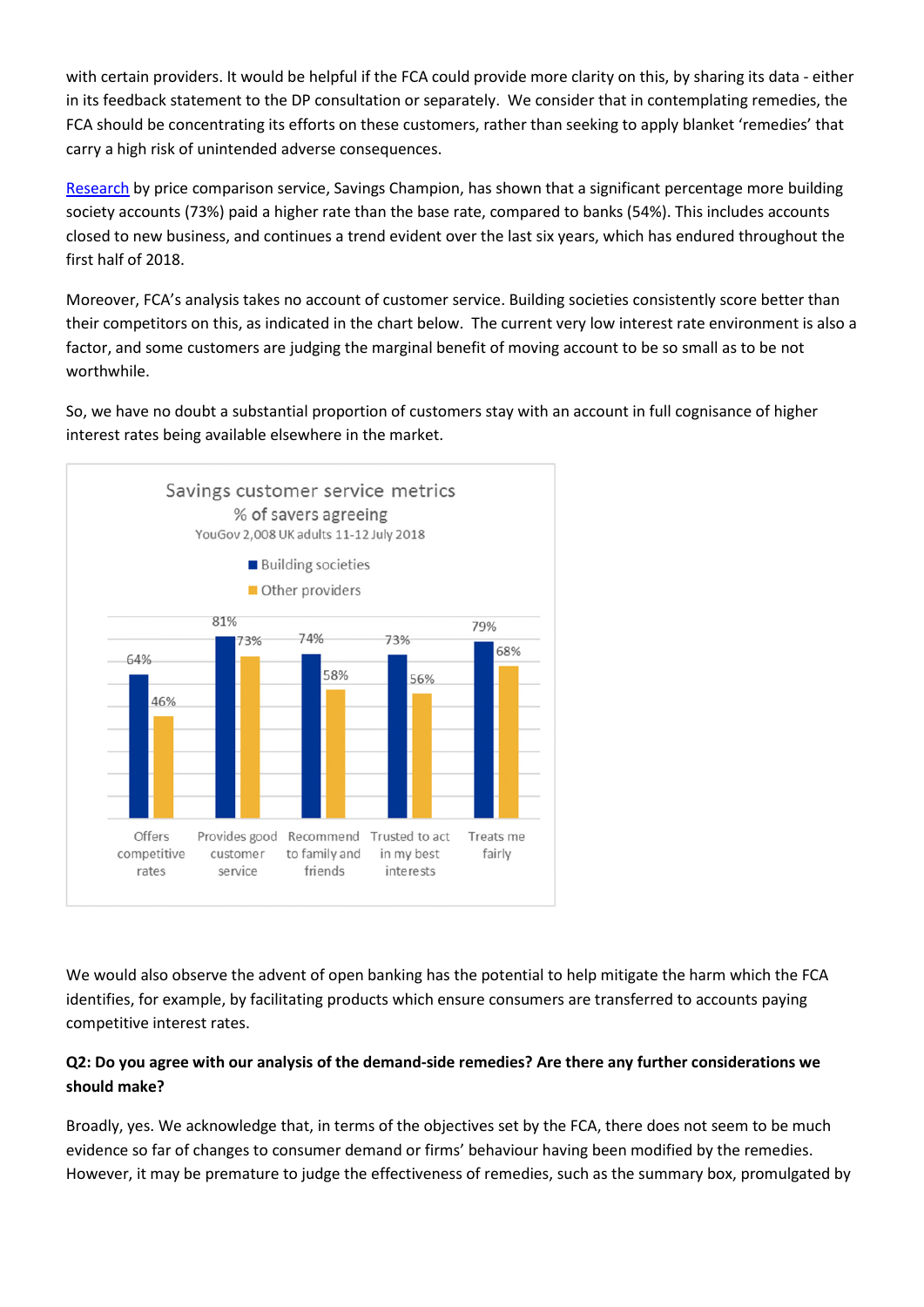all banks and building societies under the CSMS. The summary box facilitates comparison on a like-for-like basis of all savings accounts and was introduced at significant cost to the industry. It is disappointing that there is no attempt to evaluate the summary box in the DP.

We suggest there could be a role for further sunlight remedies to play in helping to promote consumer awareness. The initial pilot did increase visibility of the lowest rates being offered in the market - and while the reasons for a lack of measurable impact on consumer behaviour may be open to debate, we think there is scope for revisiting and building on the sunlight remedies.

As noted above, we consider that, rather than applying a blanket measure such as the BSR, the FCA should be considering a more targeted approach, concentrating on cases of significant harm. One option might be to require firms to identify within their back books accounts with high balances earning relatively low interest, and to deploy a contact strategy to inform customers with these accounts of their options, which would include transferring their balance to a new account.

### **Q3: Do you think we should require the publication of any service metrics that relate specifically to cash savings? If so, please suggest metrics that you think we should consider.**

We think the publication of service metrics could have a role in promoting non price-based competition. However, we suggest the decision whether to impose new publication requirements should be informed by an evaluation of the effectiveness of the publication of service metrics for personal current account providers which, the FCA suggests, have direct read-across to cash savings products. Key learnings from that initiative can then help shape any similar requirements in the cash savings market or inform a decision not to proceed.

### **Q4: Do you agree with our analysis of the supply-side options considered in this chapter? We welcome views on the impact of these options and any risks and benefits that we have not captured.**

Broadly, yes. Our members have experience of applying the superseded accounts rule and although this did have the merits you identify, it was not without shortcomings. All the other three options considered involve an element of price regulation and we largely concur with your assessment of the potential adverse consequences, although we think you have underestimated these in the case of the of the basic savings rate: we comment in more detail below. A further supply side option the FCA may wish to consider would be to restrict the use of the term 'savings account', so that only accounts that pay interest above a certain, specified, level on both front and back book, would be allowed to be called a savings account or be marketed as such. The implications for 'payment accounts' would also need to be considered.

### **Q5: Do you have any views on our analysis that a BSR should apply after 12 months of an account being opened?**

We can see that the 12 month threshold has a certain logic within the FCA's theoretical construct, which is based on data from a time when introductory bonuses were more prevalent in the market. However, imposing such a relatively short qualifying period is likely to magnify some of the undesirable elements we fear would accompany the introduction of a BSR. These include restrictions on:

- liquidity management,
- interest rate risk management,
- funding and resilience planning,
- ability to reward loyalty, and
- flexibility to price differentially according to the costs of different distribution channels.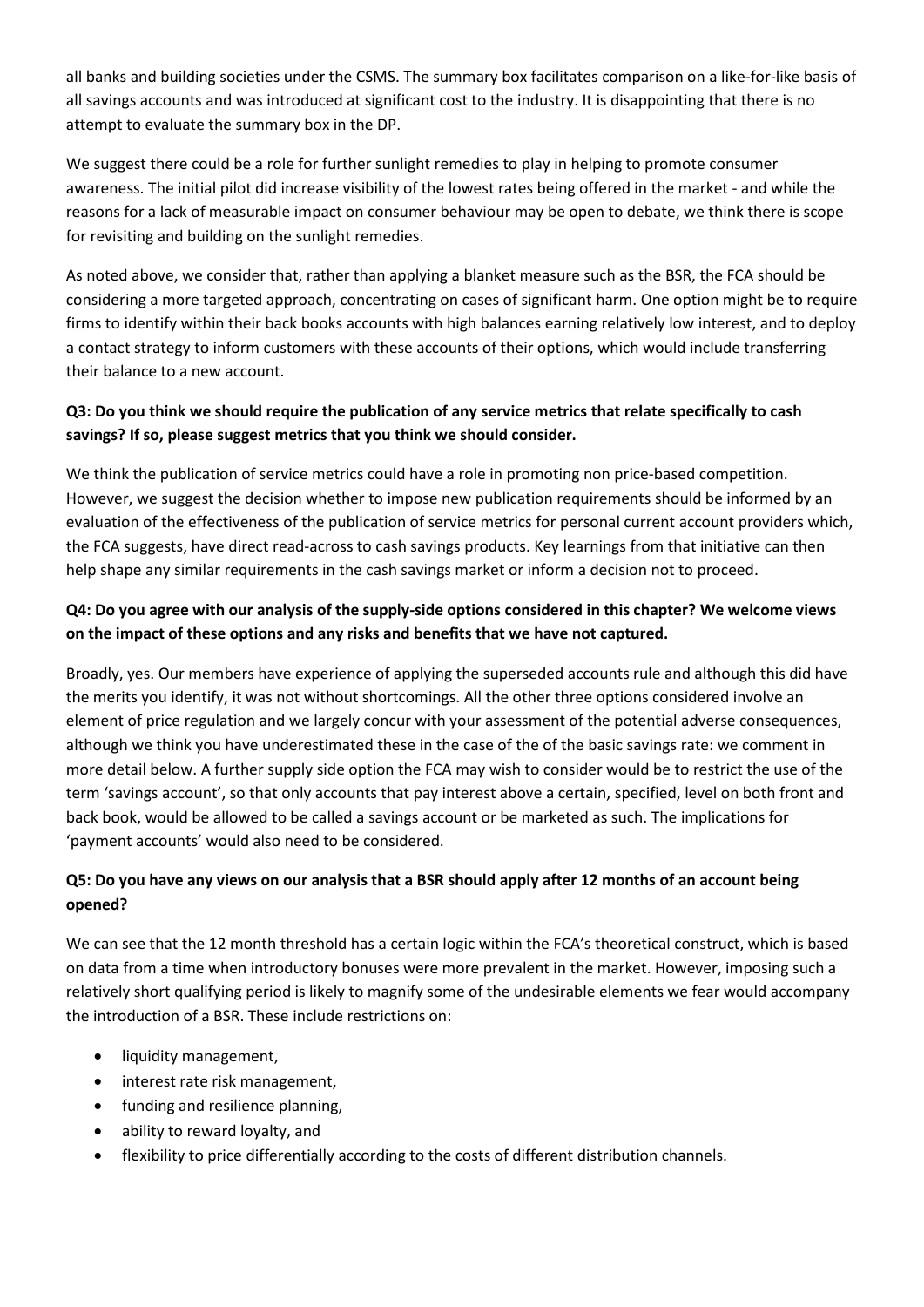Moreover, FCA's analysis tends to assume relatively low levels of activity on easy access savings accounts. It would be wrong to characterise these accounts as generally having one-off deposits, which then lay untouched for the duration of the account. While this may be the case for some easy access accounts, others have significant flows in and out of the account intra-year. This suggests that an artificial step down after 12 months may be inappropriate.

### **Q6: Do you have any views on our analysis that there should be a maximum of 2 BSRs per provider (ie limiting providers to 1 BSR for easy access savings accounts and 1 for easy access cash ISAs)? What impact would this have on the provision of particular products (for example, loyalty, tiered, branch etc) and how would this affect providers offering such accounts?**

The imposition of a maximum of 2 BSRs per provider would constrain the ability of building societies to reward loyalty and thrift; it would also discriminate against branch-based distribution channels.

Several building societies currently have products that reward the loyalty of longer-term members, for example by paying higher rates for more longstanding deposits. If they were to be required to pay a flat rate BSR on all accounts open for 12 months or more, they would no longer be able to reward longer-term relationships with their saving members. Similarly, they would be constrained from rewarding thrift via tiered accounts, which pay higher interest on bigger balances.

The inability of providers to reflect distribution costs in the BSR would discriminate against branch-based provision of accounts. If providers are not able to reflect the costs of more expensive distribution channels in their pricing, this could threaten the viability of such channels. For building societies, which are predominantly branchbased, this is a real concern and risks genuine harm to consumers, particularly vulnerable customers, who tend to value branch-based access more highly than others.

### **Q7: Should a BSR apply equally to all providers? We are particularly interested in the views of building societies and small deposit takers.**

We appreciate the FCA's willingness to consider an exemption for building societies from a requirement to apply a BSR. This reflects the FCA's acknowledgement that building societies are restricted by law in their use of alternative (ie wholesale) funding sources.

Moreover, we note that the FCA's central estimate of the benefit of the BSR that will flow to customers, in terms of higher interest rates, is £300 million per year. This is frankly modest, when placed in the context of the BSA's analysis, which has shown that in 2017 savers with building societies were £775 million better off than if they had earned the average interest rates paid by large monetary institutions, a group mainly comprising the big banks. This figure for the first half of 2018 alone was £480million, so will likely be substantially higher than 2017 for the current year as a whole.

The existence of such a stark differential between interest paid on savings by building societies and their competitors adds weight to the FCA's suggestion that the BSR should not be required to apply to building societies.

However, while an exemption for building societies could be justified on these grounds, we think it would be more appropriate to frame any exemption from a BSR requirement in terms that would be more relevant to consumers. Accordingly, we would suggest that any exemption be based on objective criteria relating principally to the relative pricing of front and back book. This would mean that any building society (or bank) that satisfies the criteria - thereby demonstrating fair treatment of their back book customers - would be able to benefit from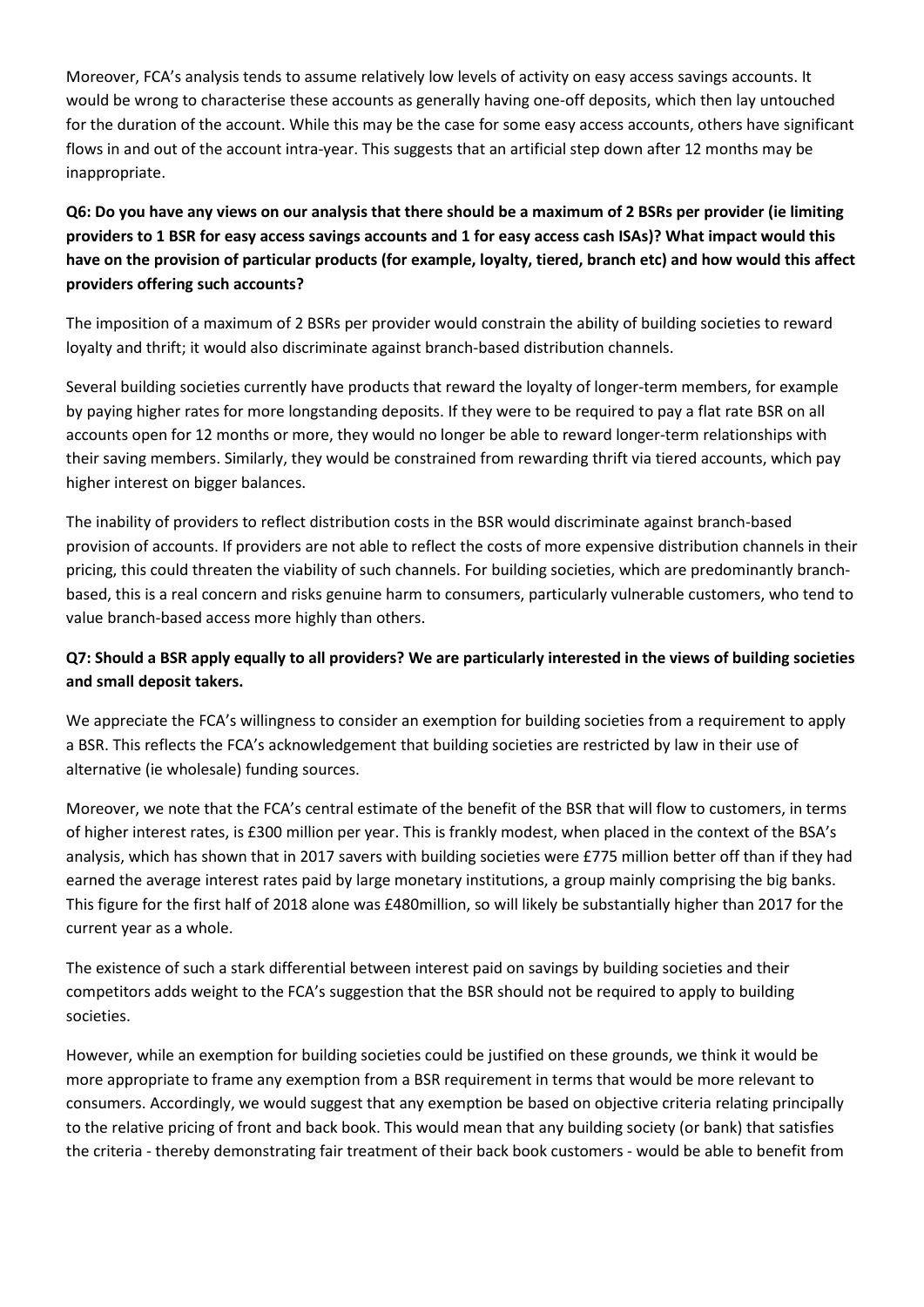an exemption from a BSR. We would be pleased to work with the FCA in developing appropriate criteria, if that would be helpful.

#### **Q8: What are your views on the impact a BSR would have on firms' liquidity requirements and funding models? We are particularly interested in the views of building societies and small deposit takers.**

This is one of the key concerns we have about the BSR proposal. Building societies are predominantly (currently, 75%) funded by retail deposits and their ability to access alternative sources of funding is tightly circumscribed under the Building Societies Act. Accordingly, societies are heavily dependent on the cash savings market for both their funding and liquidity. Their ability to manage the interest rates they pay on an account-by-account basis is a key component of societies' liquidity management. If all their accounts are required to revert to the BSR, a single flat rate (or two, with cash ISAs), societies' ability to manage both their interest margins and their liquidity will be constrained considerably as a large proportion of their savings book will then be priced at the BSR. These impacts would be magnified if the BSR was subject to 'cliff-edge' implementation, rather than an orderly roll-out over, say, a twelve month period. Should the FCA decide to proceed with a BSR, we would encourage it to adopt the latter approach.

The restrictions which BSR would entail will likely mean that in order to maintain control of their liquidity building societies would have to focus more on the part of their easy access savings book which they can continue to manage on an account-by-account basis, ie accounts opened within the previous 12 months. This will tend to engender much stronger competition in that part of the market than in older accounts where, contrary to FCA's desired outcome, interest rates seem likely to fall, other things being equal.

The big bank PCA providers are not subject to the same constraints on funding as building societies – and current account balances for them represent a cheap source of liquidity, not available to others. So it is possible their response to the introduction of the BSR would be different to that of building societies. However, we do not think it likely the introduction of the BSR, of itself, would incentivise PCA providers to increase their back book rates, especially if liquidity considerations for their competitors tend to drive competition towards the front book of accounts opened within the previous 12 months.

### **Q9: What are your views on the impact a BSR would have on lending rates? Are there any other markets that providers may seek to pass costs to?**

There are several possible scenarios.

Whether and to what extent lending rates would change would depend on various factors at the time of the implementation of the BSR. For example:

- The prevailing margins in the deposit market at the time, as this affects the extent to which deposit takers could absorb any extra interest cost.
- The price of and availability of alternative funding sources (wholesale, including securitisation).
- The extent of competition for retail funds, including from NS&I.
- The extent of competition in the mortgage, consumer credit and business lending markets, which in turn depends on demand for those loans and the lending objectives of banks and building societies.
- The possibility of recouping margin in other parts of the business, such as fee income, or on PCAs.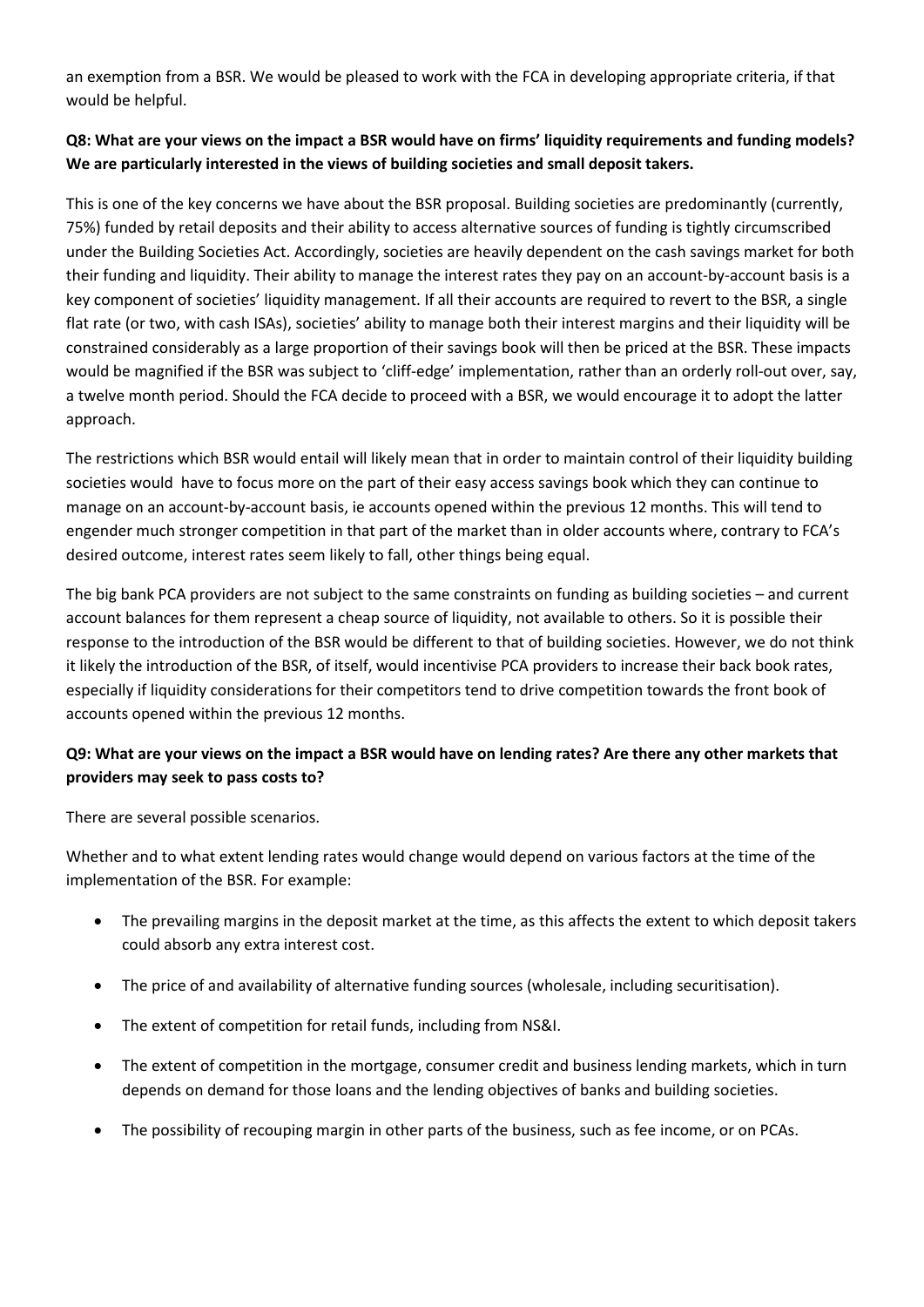• The overall level of firms' profitability, due to operating costs, impairments, etc.

### **Q10: What is your view of the likely costs of compliance with a BSR, in terms of both one-off and ongoing costs? We will carry out a detailed cost survey as we take forward this work, but we would be interested in any initial views you may have on the costs of a BSR.**

While we are not able to estimate the compliance costs of the BSR with any accuracy at this stage, feedback from our members suggests that, for some, the costs may be substantial and include the following:

- An initial implementation project with substantial systems changes: during the implementation period for the BSR, they would either have to migrate all accounts of 12 months or more to a BSR product (or to a duplicated version of their product range with the BSR rate applying) or effect a rate change only for accounts 12 months old or more (which is not operationally possible for some building societies, currently). They would then have to put in place processes so that as and when an easy access account hits the twelve-month mark it would convert to the BSR. Depending on the detailed requirements the FCA put in place, this would have to be a daily, weekly or monthly process.
- Increased mailing costs associated with the need to contact customers in the run up to the 12 month point.
- Increased staffing costs to deal with higher volumes of customer contacts around the 12 month point.
- Costs of building new digital capabilities to support increased customer contact.
- Higher central management costs to oversee the new processes.

Such costs could be significant in the context of the FCA's estimate that the benefit to savers (spread across the wider cash savings market) of the BSR would be equivalent to an average uplift in their interest rate of 8 basis points. For the reasons set out in the DP and elsewhere in this response, the benefit to building society savers would likely be considerably less than 8bps and the cost-benefit case for a BSR correspondingly less convincing.

#### **Q11: Are there any additional impacts and unintended consequences on providers that we have not covered in this section?**

As noted in our response to Q8, a key unintended consequence is that the introduction of the BSR may well shift competition even more strongly to the front book, meaning that longer-standing customers receive, on average, lower interest than currently. We are concerned this would erode the longer-term value of savings accounts for customers, which is a particular focus for building societies. As such, we suggest this needs careful reflection by the FCA.

We also share the FCA's concern that the introduction of a BSR would prompt a shift in the market, away from easy access products to those with restricted access.

### **Q12: What are your views of the impact that a reduced product offering may have on consumers? Please provide views on the impact on specific products (for example, loyalty, tiered, branch etc), where applicable.**

If the introduction of the BSR serves to continue the trend of firms rationalising their product ranges, that should aid consumer comprehension of the market. So, to the extent that consumers are currently confused by choice, as the FCA asserts, such confusion should be mitigated. However, this will not be without cost to the consumer. As the question implies, we would expect to see loyalty products, tiered accounts and easy access tracker products either withdrawn or substantially restructured. The continued viability of certain branch-based accounts could be threatened, as could the high standards of service which customers are known to value. As such, we would urge the FCA to think carefully before deciding to commit to the introduction of the BSR.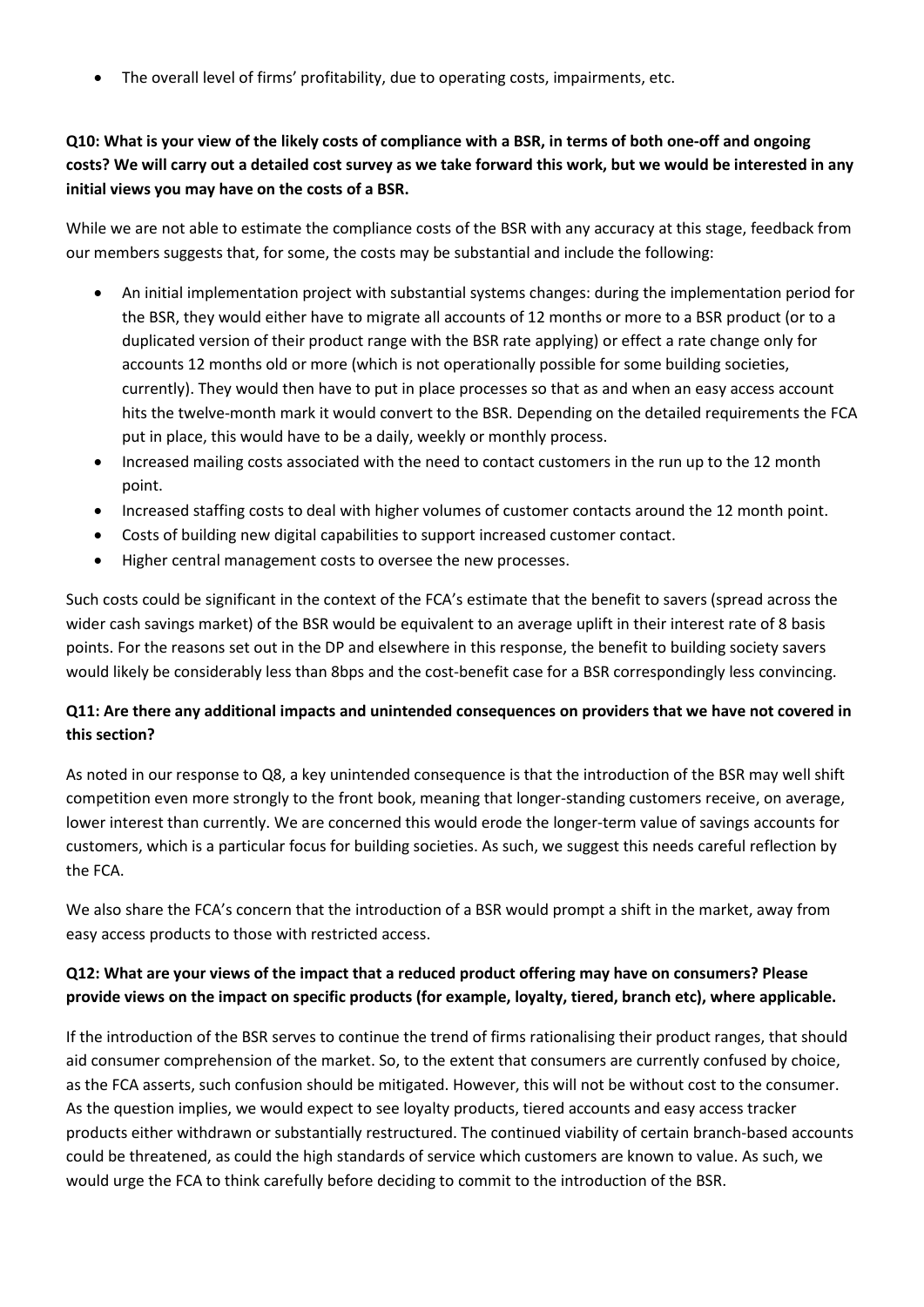#### **Q13: Do you agree with our initial view on how a BSR could be communicated to consumers and the market?**

Yes, your proposals for communication seem reasonable.

#### **Q14: Are there any additional effects and unintended consequences on consumers that we have not covered in this section?**

A BSR regime on the lines contemplated by the FCA would restrict firms' ability to manage their cost of funds, thereby inhibiting their ability to control their profitability and resilience, including in times of stress. This will particularly be the case if, as the FCA hopes, any movement in the BSR will be under a public spotlight. The PRA will no doubt take a close interest in the impact of a BSR on firms' ability to manage their profitability and stress scenario modelling. As noted above, because building societies are more restricted in their funding options, a BSR would likely impact more heavily upon societies.

#### **Q15: In light of the above, do you think we should take forward a BSR?**

We think there are risks in pursuing a BSR that the FCA needs to think about carefully. We tend to favour, as an alternative, more targeted measures focused on helping those customers most in need. As we suggest above, these are vulnerable consumers and those with large balances in longstanding accounts paying very low interest. We think that measures aimed at assisting these customers, such as targeted communications and requirements to offer assistance, where needed, would be preferable and have fewer unintended adverse consequences than the BSR proposals the FCA is currently contemplating.

25 October 2018